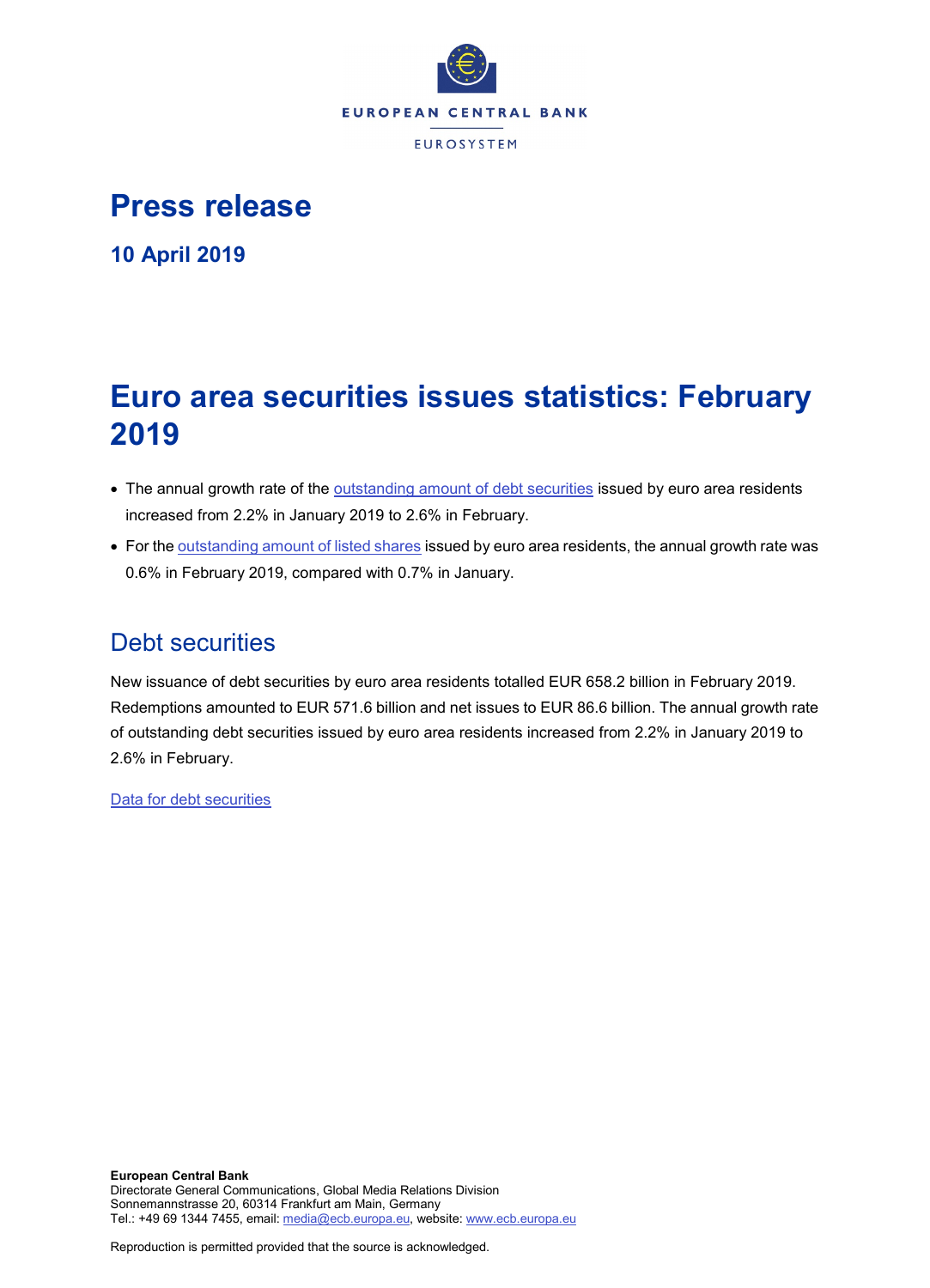**Chart 1**

Debt securities issued by euro area residents



### Breakdown by maturity

The annual rate of change of outstanding short-term debt securities decreased from 0.9% in January 2019 to -1.7% in February. For long-term debt securities, the annual growth rate increased from 2.3% in January 2019 to 2.9% in February. The annual growth rate of outstanding fixed rate long-term debt securities increased from 3.0% in January 2019 to 3.8% in February. The annual rate of change of outstanding variable rate long-term debt securities was -2.8% in February 2019, compared with -3.1% in January.

#### [Data for breakdown by maturity](http://sdw.ecb.europa.eu/browseSelection.do?type=series&q=SEC.M.I8.1000.F33100.N.I.Z01.A.Z%2c+SEC.M.I8.1000.F33200.N.I.Z01.A.Z%2c+SEC.M.I8.1000.F33201.N.I.Z01.A.Z%2c+SEC.M.I8.1000.F33202.N.I.Z01.A.Z&node=SEARCHRESULTS&ec=&oc=&rc=&cv=&pb=&dc=&df=)

### Breakdown by sector

As regards the sectoral breakdown, the annual growth rate of outstanding debt securities issued by non-financial corporations increased from 3.6% in January 2019 to 4.6% in February. For the monetary

#### **European Central Bank**

Directorate General Communications, Global Media Relations Division Sonnemannstrasse 20, 60314 Frankfurt am Main, Germany Tel.: +49 69 1344 7455, email[: media@ecb.europa.eu,](mailto:media@ecb.europa.eu) website: www.ecb.europa.eu

Reproduction is permitted provided that the source is acknowledged.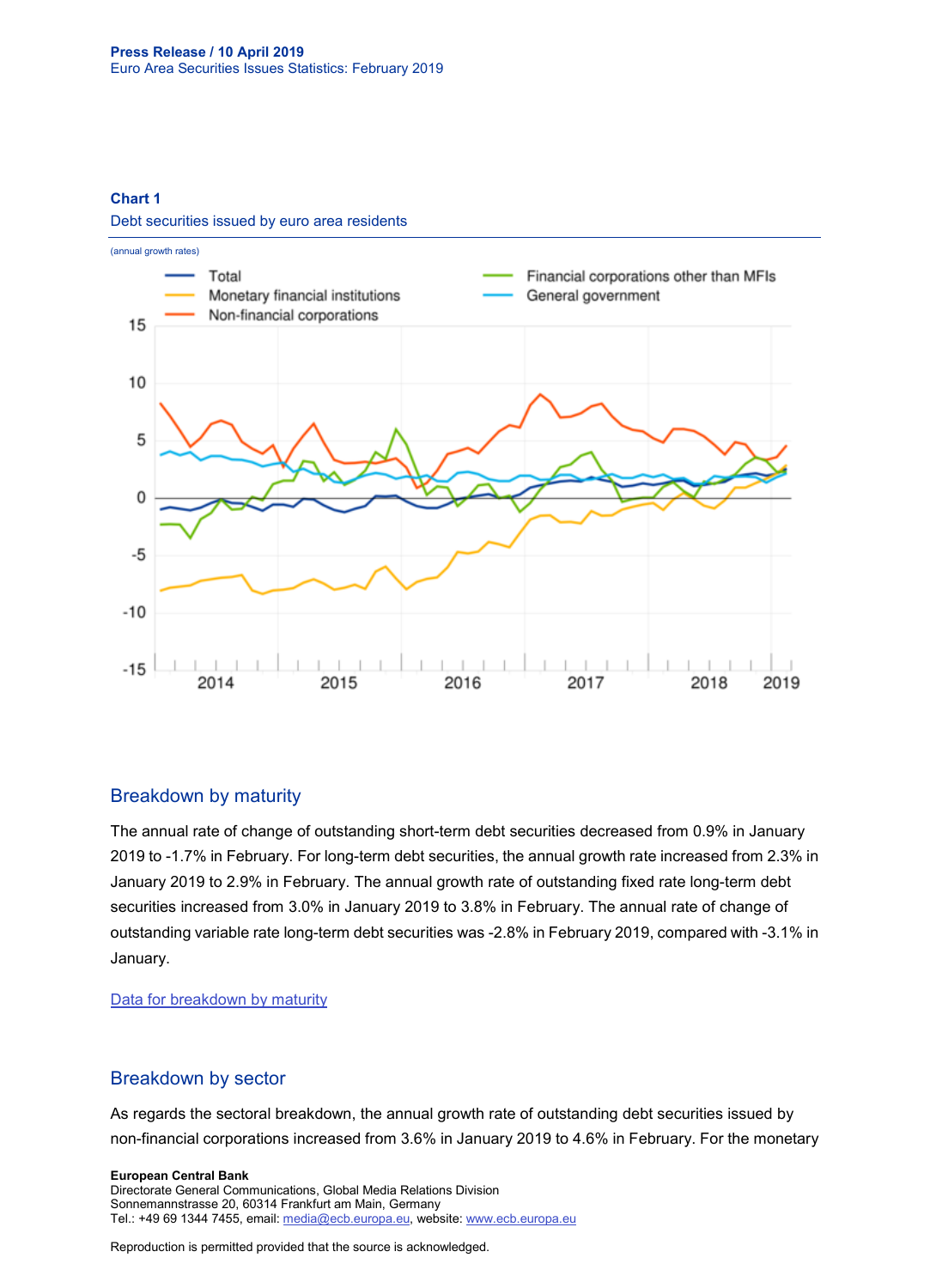financial institutions (MFIs) sector, this growth rate increased from 2.1% in January 2019 to 2.9% in February. The annual growth rate of outstanding debt securities issued by financial corporations other than MFIs was 2.3% in February 2019, the same as in January. For the general government, this growth rate increased from 1.9% in January 2019 to 2.2% in February.

The annual rate of change of outstanding short-term debt securities issued by MFIs decreased from 0.4% in January 2019 to -1.1% in February. The annual growth rate of outstanding long-term debt securities issued by MFIs increased from 2.4% in January 2019 to 3.5% in February.

[Data for breakdown by sector](http://sdw.ecb.europa.eu/browseSelection.do?type=series&q=SEC.M.I8.1100.F33000.N.I.Z01.A.Z%2cSEC.M.I8.1220.F33000.N.I.Z01.A.Z%2cSEC.M.I8.1235.F33000.N.I.Z01.A.Z%2cSEC.M.I8.1300.F33000.N.I.Z01.A.Z%2cSEC.M.I8.1220.F33100.N.I.Z01.A.Z%2cSEC.M.I8.1220.F33200.N.I.Z01.A.Z&node=SEARCHRESULTS&ec=&oc=&rc=&cv=&pb=&dc=&df=)

### Breakdown by currency

Concerning the currency breakdown, the annual growth rate of outstanding euro-denominated debt securities increased from 2.8% in January 2019 to 3.5% in February. For debt securities in other currencies, this rate of change decreased from -1.6% in January 2019 to -2.8% in February.

[Data for breakdown by currency](http://sdw.ecb.europa.eu/browseSelection.do?type=series&q=SEC.M.I8.1000.F33000.N.I.EUR.A.Z%2cSEC.M.I8.1000.F33000.N.I.Z06.A.Z&node=SEARCHRESULTS&ec=&oc=&rc=&cv=&pb=&dc=&df=)

## Listed shares

New issuance of listed shares by euro area residents totalled EUR 1.9 billion in February 2019. Redemptions amounted to EUR 2.7 billion and net redemptions to EUR 0.7 billion. The annual growth rate of the outstanding amount of listed shares issued by euro area residents (excluding valuation changes) was 0.6% in February 2019, compared with 0.7% in January. The annual growth rate of listed shares issued by non-financial corporations was 0.3% in February 2019, compared with 0.4% in January. For MFIs, the corresponding rate of change was -0.1% in February 2019, the same as in January. For financial corporations other than MFIs, this growth rate was 2.6% in February 2019, compared with 2.7% in January.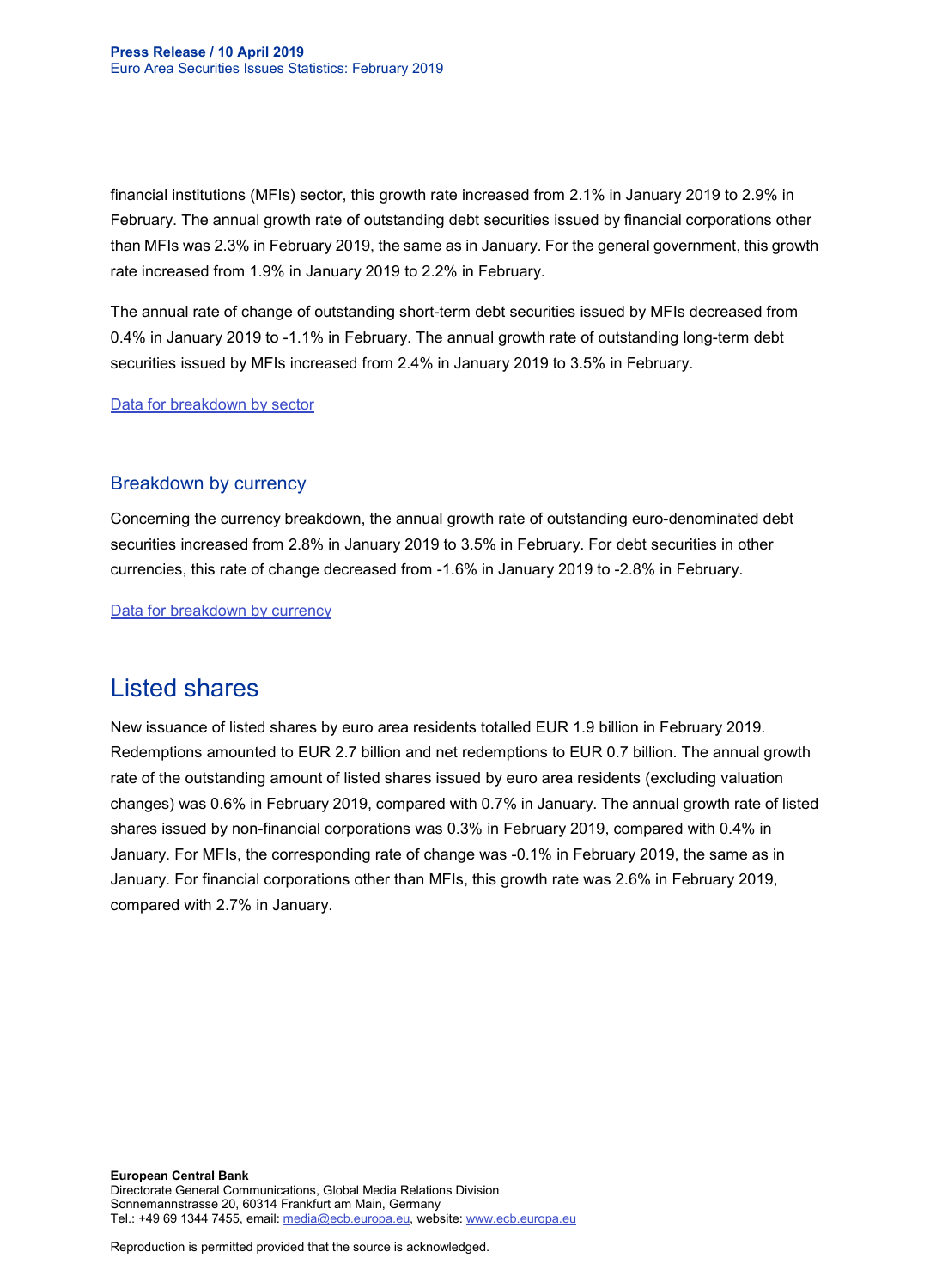#### **Chart 2**



Listed shares issued by euro area residents

The market value of the outstanding amount of listed shares issued by euro area residents totalled EUR 7,715.6 billion at the end of February 2019. Compared with EUR 7,920.3 billion at the end of February 2018, this represents an annual decrease of -2.6% in the value of the stock of listed shares in February 2019, up from -8.8% in January.

[Data for listed shares](http://sdw.ecb.europa.eu/browseSelection.do?type=series&q=SEC.M.I8.1000.F51100.M.2.Z01.E.Z%2cSEC.M.I8.1000.F51100.M.3.Z01.E.Z%2cSEC.M.I8.1000.F51100.M.4.Z01.E.Z%2cSEC.M.I8.1000.F51100.M.I.Z01.A.Z%2cSEC.M.I8.1100.F51100.M.I.Z01.A.Z%2cSEC.M.I8.1220.F51100.M.I.Z01.A.Z%2cSEC.M.I8.1235.F51100.M.I.Z01.A.Z%2cSEC.M.I8.1000.F51100.M.1.Z01.E.Z&node=SEARCHRESULTS&ec=&oc=&rc=&cv=&pb=&dc=&df=)

## Annex

- [Table 1: Debt securities issued by euro area residents, by currency and original maturity](http://sdw.ecb.europa.eu/web/generator/prl/pr_sec_t01_201902.pdf)
- [Table 2: Debt securities issued by euro area residents in all currencies, by issuing sector and maturity](http://sdw.ecb.europa.eu/web/generator/prl/pr_sec_t02_201902.pdf)
- [Table 3: Listed shares issued by euro area residents, by issuing sector](http://sdw.ecb.europa.eu/web/generator/prl/pr_sec_t03_201902.pdf)
- [Charts: Annual growth rates of debt securities and listed shares issued by euro area residents](http://sdw.ecb.europa.eu/web/generator/prl/pr_sec_c01_201902.pdf)

**European Central Bank** Directorate General Communications, Global Media Relations Division Sonnemannstrasse 20, 60314 Frankfurt am Main, Germany Tel.: +49 69 1344 7455, email[: media@ecb.europa.eu,](mailto:media@ecb.europa.eu) website: www.ecb.europa.eu

Reproduction is permitted provided that the source is acknowledged.